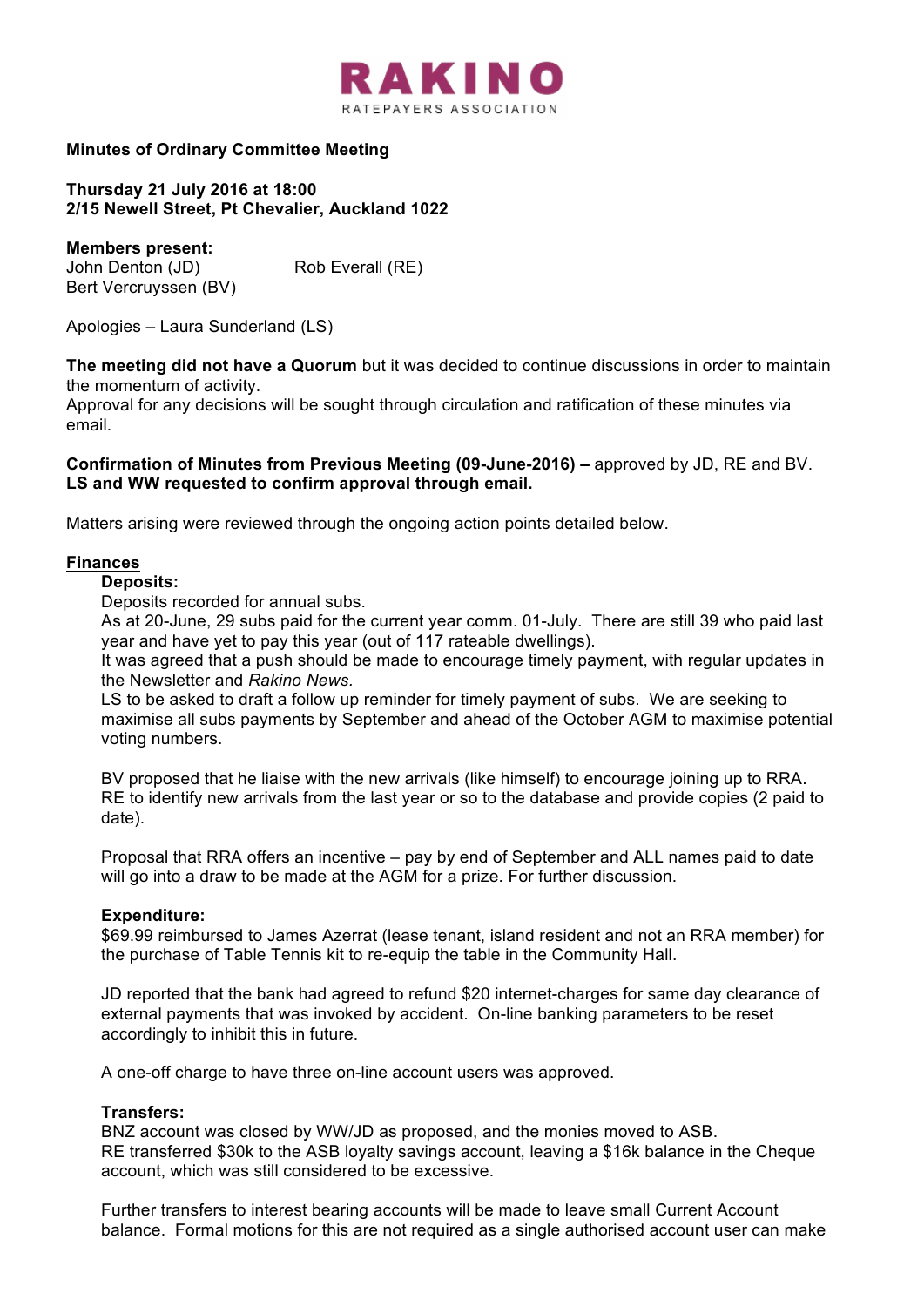

an internal transfer on line or over the phone (NB: two authorised users are jointly required to make an *external* payment).

#### **Correspondence In and Out:**

Chris Clews received an escalation reminder from the Auckland Council Grants team about terminal reporting on the grant issued for the phone box refurbishment. He referred this to the Committee. RE liaised with Council and agreed an extension on the reporting to week one August, given that the work has not yet been carried out by Hank Postmaa. Council has allowed an additional month as well and is sympathetic to the delays.

RE also met with Hank and Bev informally to review the work agree the deadline; Hank has additional support due to arrive on Rakino to assist in such work and has committed to the deadline, subject to weather.

### **Community Hall & Wharf:** waiting on clearance of land title.

JD discussed with Doug Armstrong a proposed letter to the Waiheke Local Board and Council that requests open meetings to petition they maintain wharf public building amenity on Rakino and carry out such works as are required to the Wharf to repair and preserve it for the future. He concurs with RRA's proposals.

**The draft proposed letter has been circulated amongst RRA Council and was agreed that this letter be sent to Council, subject to approval by WW and LS.** At the same time, Ratepayers would be encouraged to write to Auckland Council in support of this proposition.

There was some discussion about the range of alternative ideas put forward (most notably from Stephen Thomas and Kevin Wragge) about the format and siting of the Hall, if not to remain entirely 'as is'. These include splitting up the buildings for a partial re-site of the 'wing' to somewhere else on the island, plus elevation of the current hall, through to total relocation of everything to a nontidal/storm surge site.

It was agreed that ALL ideas and proposals needed to be aired and given full and due consideration by the community but that the first priority should be to have Council step up to its responsibilities to the community and all RRA efforts should push for that dialogue.

**AT Land Lease –** still pending receipt of draft lease for consideration – **RE to continue to chase.** 

**AT Roading Management** - a meeting with AT's Anthony Lewis was held on 23-June to discuss AT policy on cars and proactive removal of wrecks. AL confirmed that AT was concentrating efforts on removing non-roadworthy units for reason of public safety and not on pursuing full mainland compliance with rego and WOF at this stage, nor quad bikes, although it reserves the right to do so in future whilst recognising the lack of appropriate facilities within easy reach of islanders operating vehicles.

A visit cycle would be initiated with a proposed advanced notice of one month, but equally unannounced visits would not be ruled out, depending on the community demonstrating its ongoing willingness to work within the tolerance being extended.

He confirmed that a 'rural' designation to the island roading would not be considered. AL's contract ended 31-July, and Rick Bidgood will be confirming who will replace him in this liaison role.

**Gulf Islands Trust Meeting**, Auckland Zoo, 7<sup>th</sup> July – no Committee members were available to attend on behalf of Rakino. JD remains on the circulation list for future meetings.

**Survey of AT Land –** invitation received from Stephen Thomas to participate under umbrella of several surveys planned to get AT land surveyed and pegged (three points) at an estimated cost of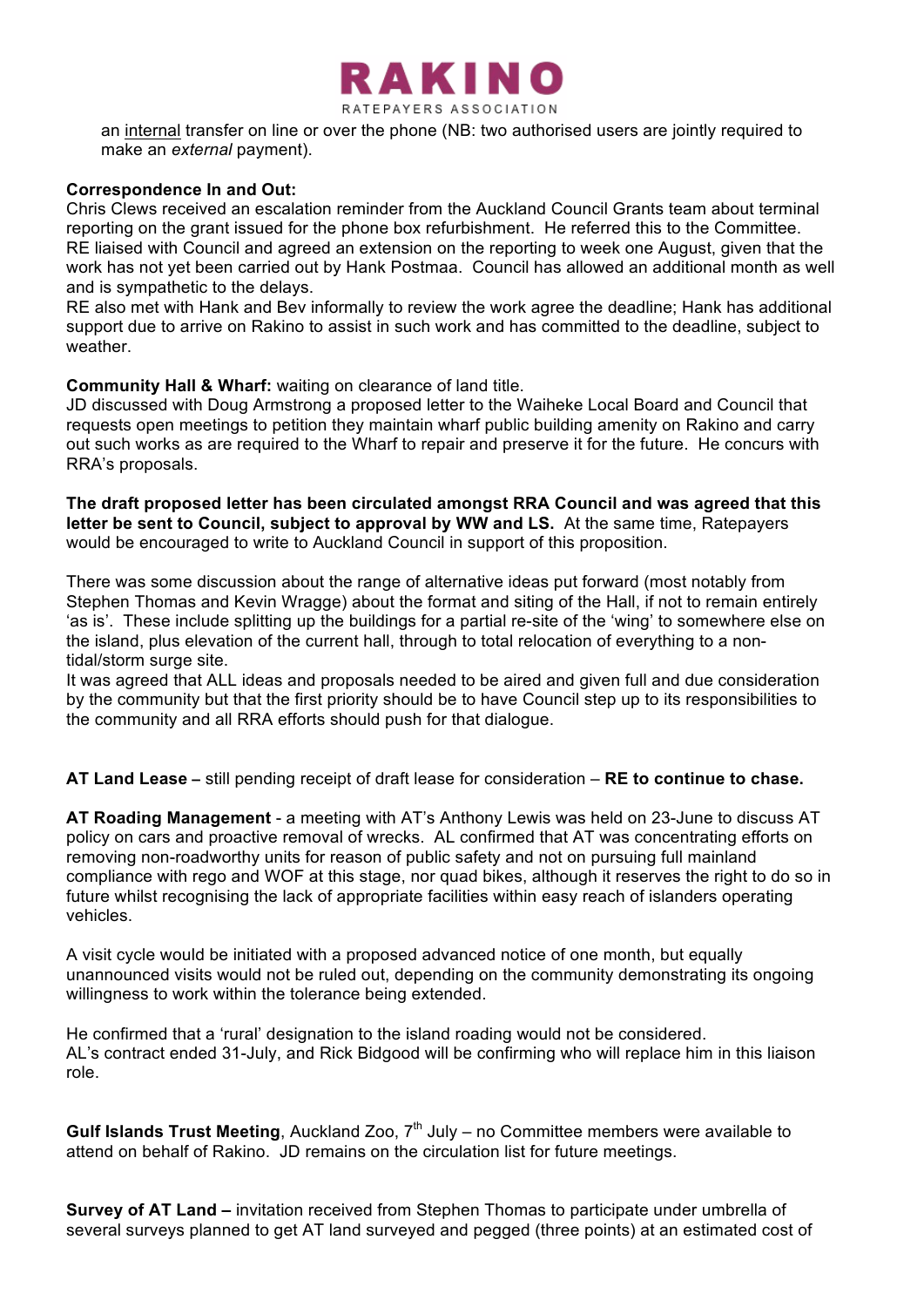

\$300. It was agreed this represented good value for professional services and was recommended for approval. Work likely to be undertaken in August / September.

WW had previously written to RE to signal that he'd be in favour, but no subsequent discussion. LS has subsequently confirmed her approval to proceed via email.

**RRA Strategy** – ongoing development, for review at next meeting.

In the meantime, JD to approach Auckland Council to determine if there is any survey expertise that is available or to borrow from in constructing a survey to Rakino ratepayers (delivered on Survey Monkey), with a view of auctioning a survey in August to identify and resolve key community priorities.

Key action areas will then be the basis for the longer-term strategic goals for each theme, whilst acknowledging the obvious priorities currently facing us currently.

**External Funding Rounds:** RE reported on Kevin Wragge's successful lodgement of two separate Expressions of Interest to DoC for community project funding on behalf of the Rakino Restoration Trust:

- EOI in funding for the development of a restoration plan specifically for the Rakino environment, which could serve as a 'tool kit'' for anyone wishing to do works on their land, including planting, wetland and introduction of fauna (\$35k, mainly in first year) *[Dylan Hinchey has also identified another potential source of professional expertise for planting and* species relocation to enhance the creation of the overall plan, with a cost of approx. \$15k].
- EOI in funding for ongoing conservation works on weed eradication and native planting (\$100k p.a. over three years).

RE will reaffirm to KW on behalf of RRA that the mandate of Association is to stand in support of these sorts of endeavours and to lend appropriate endorsement to assist in their delivery and ultimate success and not to seek leadership/ownership of them. RE to seek further guidance from KW on what endorsement or practical support would be desirable.

**Working Bees** – RE reported on successful working bees overseen by Kevin Wragge on 13<sup>th</sup> and 15<sup>th</sup> July which has seen all the plants delivered and planted in the West Bay corridor, extending the work initiated last year.

A Working Bee on further clearing the AT land is proposed for 30<sup>th</sup> July.

**New Committee Members** – it was agreed that we should inform membership earlier about the need for new Committee members (Newsletter and *Rakino News*) to be elected in October, inc. Chair, and invite wider participation.

RE reported that Perry Hutchinson had expressed an interest in serving for a year and would be invited to join the next Committee meeting in August to see what it's all about (same invitation to apply to anyone else who may be motivated to join) ahead of election in October.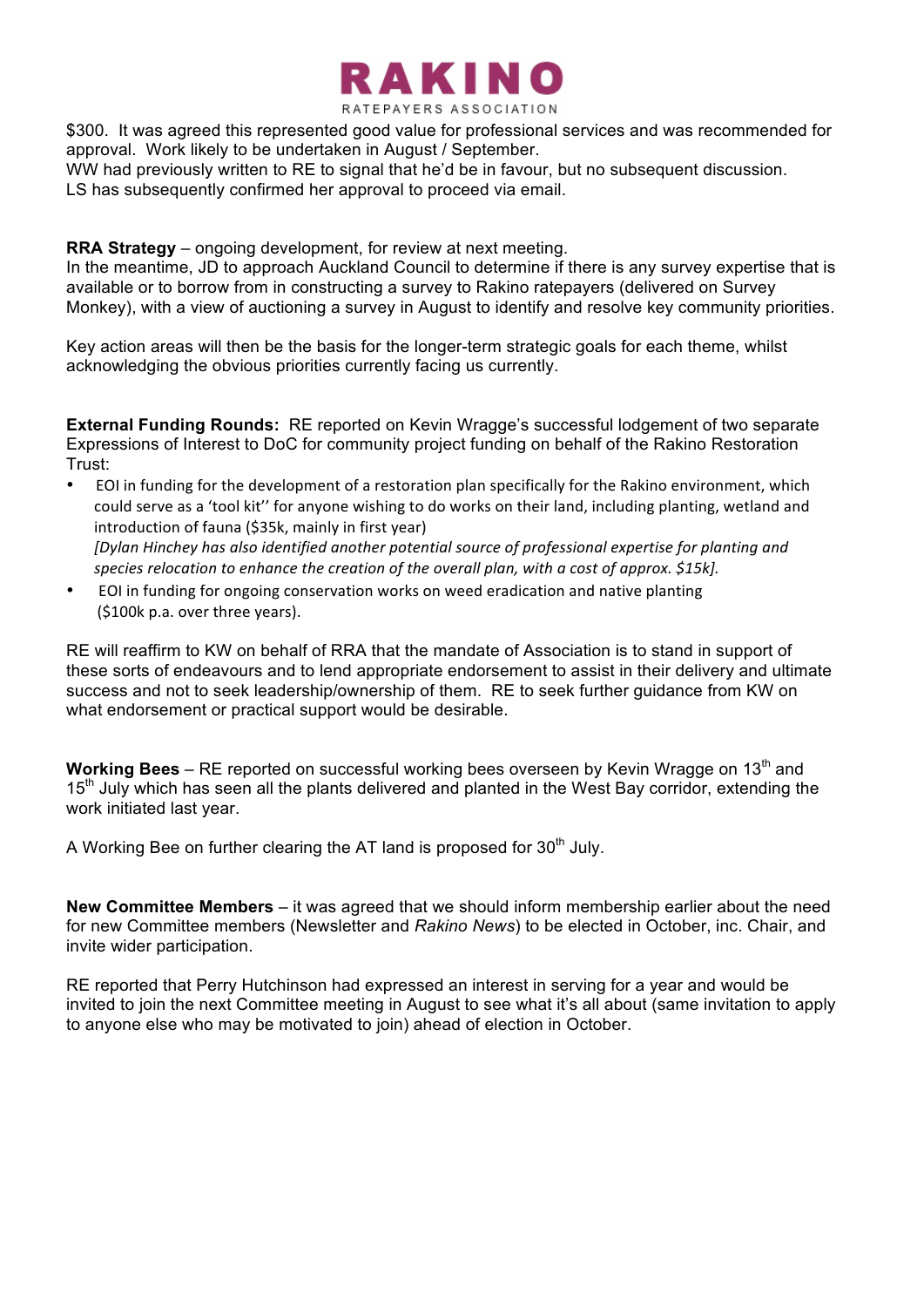

RATEPAYERS ASSOCIATION

# **Work in progress (rolling review – completed actions have been removed):**

| Discuss and agree format of incentive to encourage subs payment by end-<br>September 2016.                                        | <b>ALL</b>                              |
|-----------------------------------------------------------------------------------------------------------------------------------|-----------------------------------------|
| Create RRA Strategy for presentation to next General Meeting in October                                                           | <b>ALL</b>                              |
| Collate photos of Bokashi bins and of the Nursery composting and pass on to<br>Jenny Chilcott re: WMIF Gulf Islands Waste Plan.   | $ALL - pass to$<br><b>RE</b>            |
| BV to contact all new arrivals to encourage joining up with RRA                                                                   | BV                                      |
| Investigate inclusion of RRA community communications material with Rate<br>Demands issued quarterly by Council                   | <b>BV</b>                               |
| Welcome process - prepare draft to initiate thinking                                                                              | BV                                      |
| JD to liaise with Council to see if there is any public survey expertise we can learn<br>from or borrow.                          | <b>JD</b>                               |
| Further monies to be transferred to interest bearing account from Cheque account                                                  | JD / RE / LS                            |
| Verify appointment of new Trustee, Jude MacLaughlan, with John Vague<br>(actioned, awaiting update)                               | JD to liaise with<br><b>JV and JMac</b> |
| LS to write to RRA database to encourage payment of subs by end-September<br>2016                                                 | LS                                      |
| Letter to Solicitor regarding the necessity of liability insurance                                                                | LS (c/fwd)                              |
| LS to issue draft 'Rakino News' item for Committee review before submitting to<br>Colin McLaren.                                  | LS / ALL<br>(ongoing)                   |
| Approval of prior meeting Minutes, outstanding due to lack of Quorum.                                                             | LS / WW                                 |
| JD to pass to William for listing on the RRA website once approved.                                                               | JD                                      |
| Approve text of letter to Council regarding remedial work to repair and preserve Hall<br>and Wharf                                | LS / WW                                 |
| Send letter with supporting photos and pursue appropriate discussions                                                             | JD / ALL                                |
| RE to tag all new arrivals in the RRA database                                                                                    | <b>RE</b>                               |
| RE to liaise with KW and the Rakino Restoration Trust for guidance on the<br>preferred support they would like from RRA ongoing.  | <b>RE</b>                               |
| Follow up on AT Licence - actioned and carried forward again!                                                                     | <b>RE</b>                               |
| Follow up provision of mail boxes - actioned and carried forward again!                                                           | <b>RE</b>                               |
| Liaise with Jeff Cook regarding West Bay beach signage and for upper end of the<br>DOC track at the end of Askew Avenue - ongoing | <b>RE</b>                               |
| Progress production and installation of new RRA sign to replace the old one on the<br>Community Hall - escalated and followed up  | <b>RE</b>                               |
| RE to invite Perry Hutchinson to join eh August Committee meeting as guest for<br>orientation                                     | <b>RE</b>                               |
| Liaise with Auckland Harbour Master regarding moorings                                                                            | RE (C/fwd)                              |